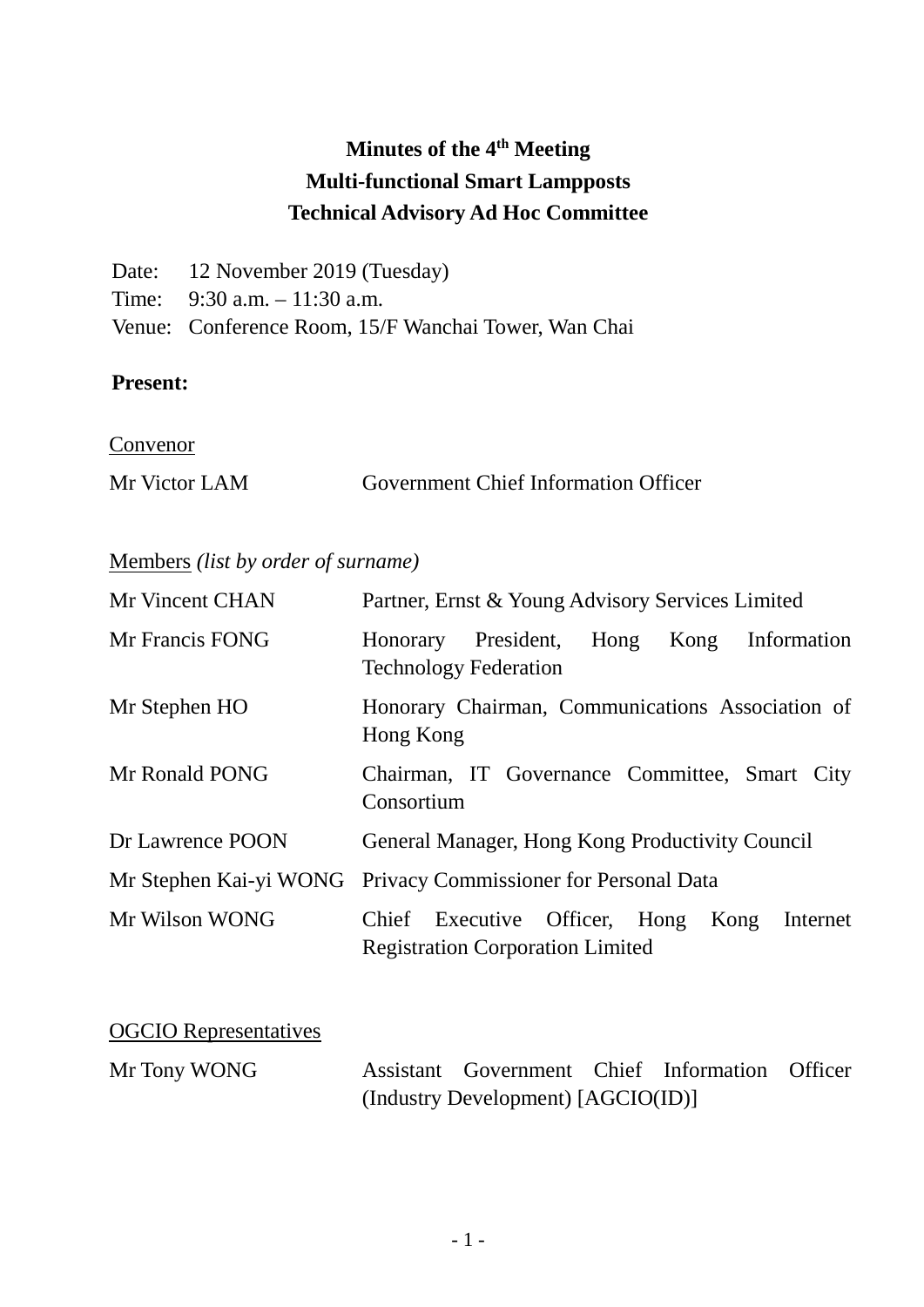Mr Tony KM WONG Assistant Government Chief Information Officer (Cyber Security and Digital Identity) Ag. [AGCIO(CSD) Ag.]

Attendance from Mobile Network Operators

*China Mobile Hong Kong Co. Ltd.:*

| Mr Alex CHENG | Principal      | Engineer, |                                               | Network | Planning | $\&$ |
|---------------|----------------|-----------|-----------------------------------------------|---------|----------|------|
|               | Implementation |           |                                               |         |          |      |
| Mr David HO   | Management     |           | Assistant Project Manager, Planning & Project |         |          |      |

*Hong Kong Telecom:*

In Attendance

| Dr Henry WONG |          |  | Head of Strategic Wireless Technology & Core |  |
|---------------|----------|--|----------------------------------------------|--|
|               | Networks |  |                                              |  |

*Hutchison Telecommunications (HK) Limited:*

| Mr Tak Man LAU  | Head of Mobile Network Engineering & Governance |
|-----------------|-------------------------------------------------|
| Mr Vincent FUNG | Senior Manager, Site Property Management        |

*SmarTone Mobile Communications Limited:*

| Mr Ken CHEUNG   | Senior Manager, Radio Network Engineering |
|-----------------|-------------------------------------------|
| Mr Johnny YEUNG | Senior Manager, Core Network Engineering  |

| 1117 Rudhudho |                                           |
|---------------|-------------------------------------------|
| Mr Nelson IP  | Chief Engineer / Lighting, HyD            |
| Mr Rex TONG   | Chief Systems Manager (Smart City), OGCIO |
| Mr CS CHENG   | Senior Engineer / 1, HyD                  |
| Ms Peggy POON | Systems Manager (Smart City)21, OGCIO     |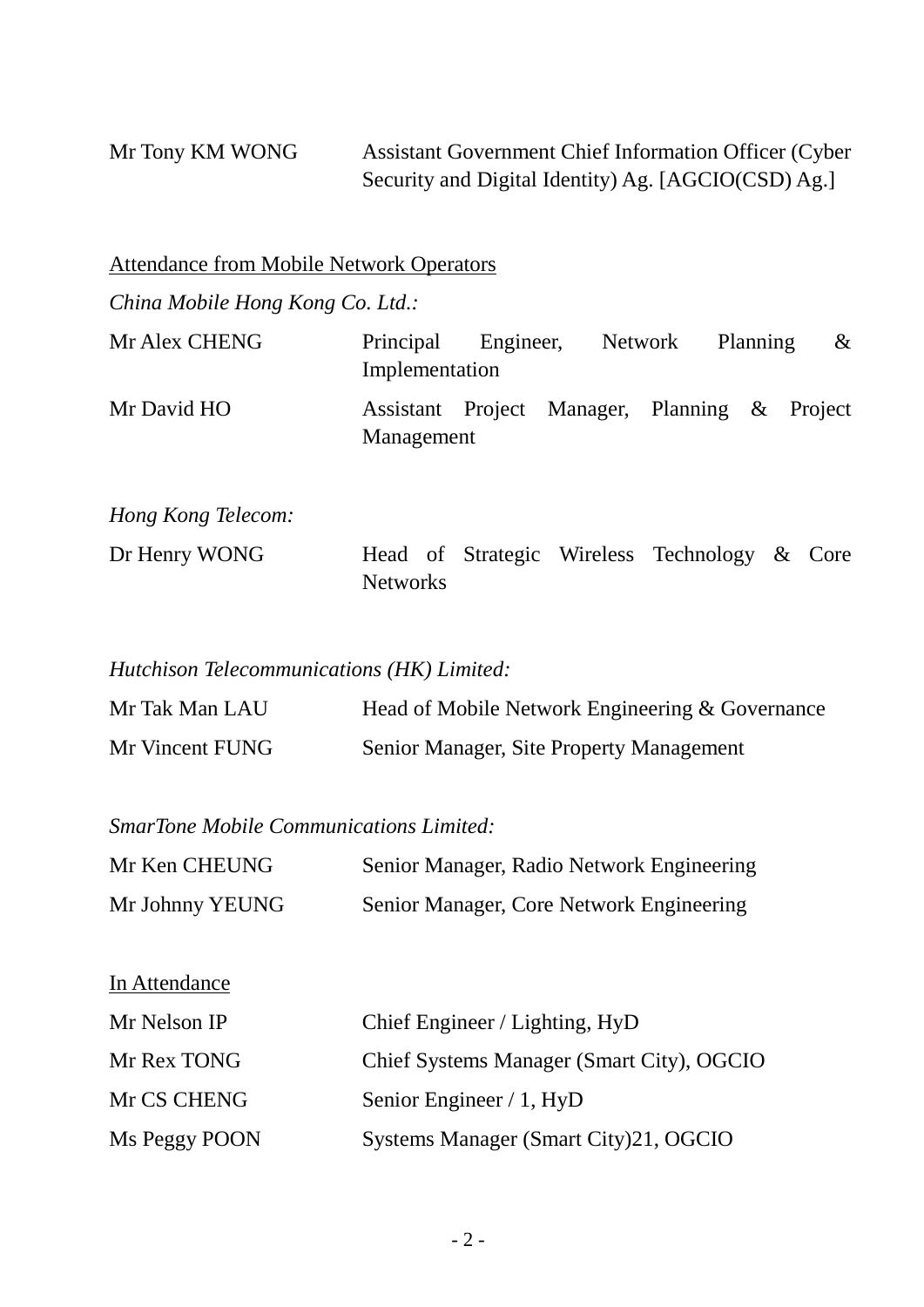**Secretary** 

| Mr Dantes TANG              | Senior Systems Manager (Smart City)2, OGCIO                                                                                                |
|-----------------------------|--------------------------------------------------------------------------------------------------------------------------------------------|
| <b>Absent with apology:</b> |                                                                                                                                            |
| Dr K P CHOW                 | Associate Professor, Department of Computer Science,<br>The University of Hong Kong                                                        |
| Ir Prof Joseph NG           | Professor and Director of the Research Centre for<br>Ubiquitous Computing, Department of Computer<br>Science, Hong Kong Baptist University |
| Dr K F TSANG                | Associate Professor, Department of Electrical<br>Engineering, City University of Hong Kong                                                 |

#### **Discussion:**

#### **Opening Remarks**

Convenor welcomed Members to the fourth meeting of the Multifunctional Smart Lampposts Technical Advisory Ad Hoc Committee. He also thanked the representatives from mobile network operators (MNOs) including China Mobile Hong Kong Co. Ltd., Hong Kong Telecom, Hutchison Telecommunications (HK) Limited and SmarTone Mobile Communications Limited for joining the meeting. Convenor also thanked the Privacy Commissioner for Personal Data, and representatives from Hong Kong Telecom and Highways Department for their sharing in the meeting.

#### **Confirmation of Minutes of Last Meeting**

2. The draft minutes of the third meeting held on 8 October 2019 had been circulated to Members with their comments duly incorporated and were uploaded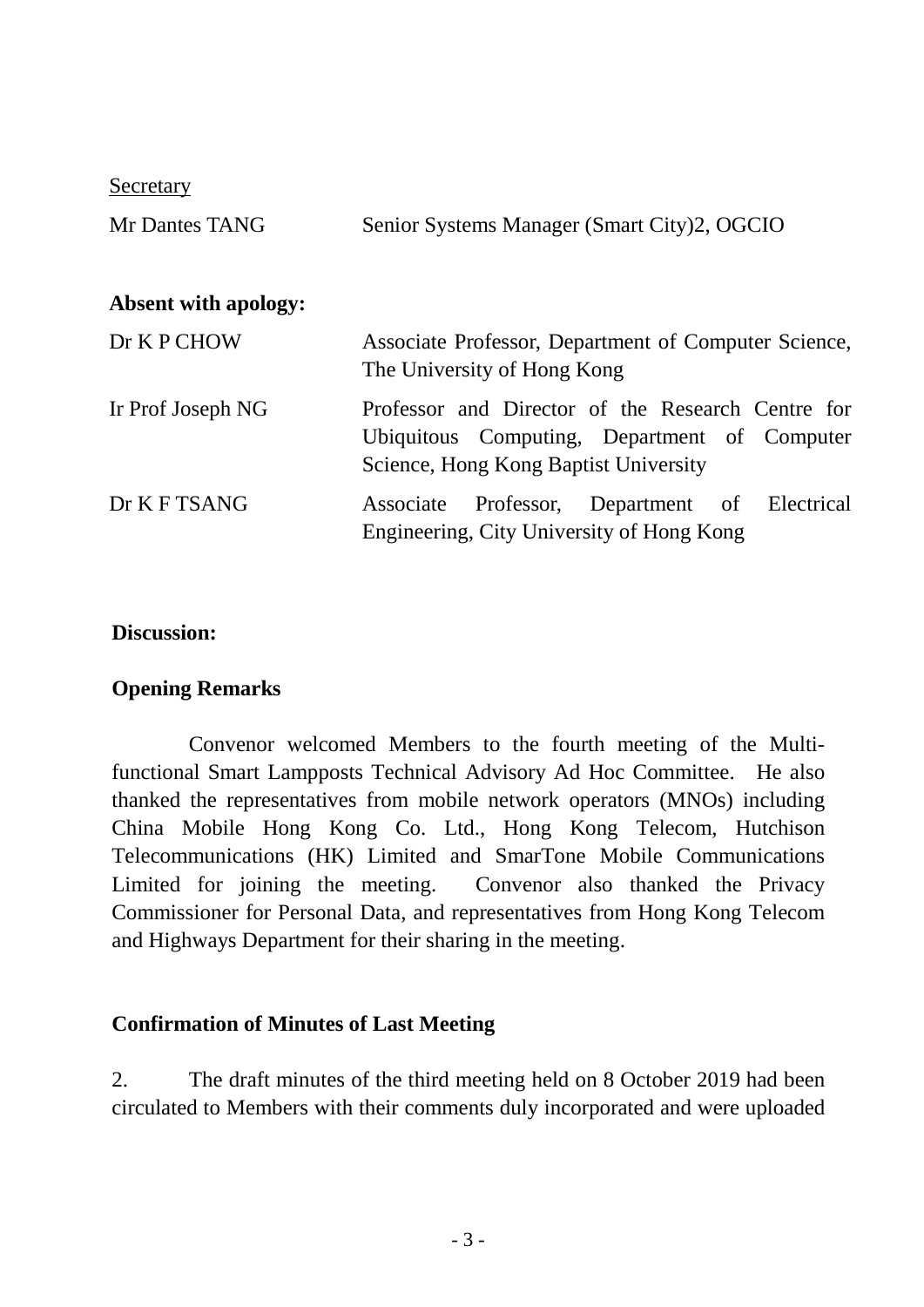to the smart lampposts thematic webpage on OGCIO website for public reference on 23 October 2019. The minutes were confirmed without amendments.

#### **Personal Data Privacy Implications of 5G Technology**

3. Mr Stephen WONG, the Privacy Commissioner for Personal Data, shared with Members on personal data privacy implications of 5G technology including issues related to ubiquitous connection, location privacy, multi-vendor environment and security of mass-connectivity. Mr Stephen WONG advised that 5G service providers should ensure their policies and practices comply with the related laws and regulations for personal data privacy and they should adopt "Privacy by Design" and "Privacy by Default" in setting up and operating the service. He stressed that as in the entire case of smart city initiative, transparency and explainability were the keys to secure trust and confidence of the data subjects or consumers. He also illustrated the principles and steps for the Data Ethics implementation and the Accountability Framework to which the industry could make reference.

## **5G Implementation on Smart Lampposts**

4. Dr Henry WONG, representing Hong Kong Telecom, briefed Members about the requirements of 5G implementation on smart lampposts. He provided information on the increasing demand by the public in mobile data usage in terms of bandwidth and number of users. He advised that 5G equipment of High Band (i.e. 26/28 GHz) and Mid Band (i.e. 3.3/3.5/4.9 GHz) needed to be installed at street level for the best network performance for supporting a large number of concurrent user devices with high data usage and low latency, and smart lampposts were suitable street furniture for 5G small cell base station installation. He pointed out that if there were no street furniture like smart lampposts available for installation of 5G equipment, their ability to meet the growing user demand and expectation on high data usage would be limited. Furthermore, Internet of Things (IoT) applications involving huge number of devices, for example vehicle-toeverything communications (C-V2X), could not be effectively developed. Dr Henry WONG also briefed Members on the security considerations and measures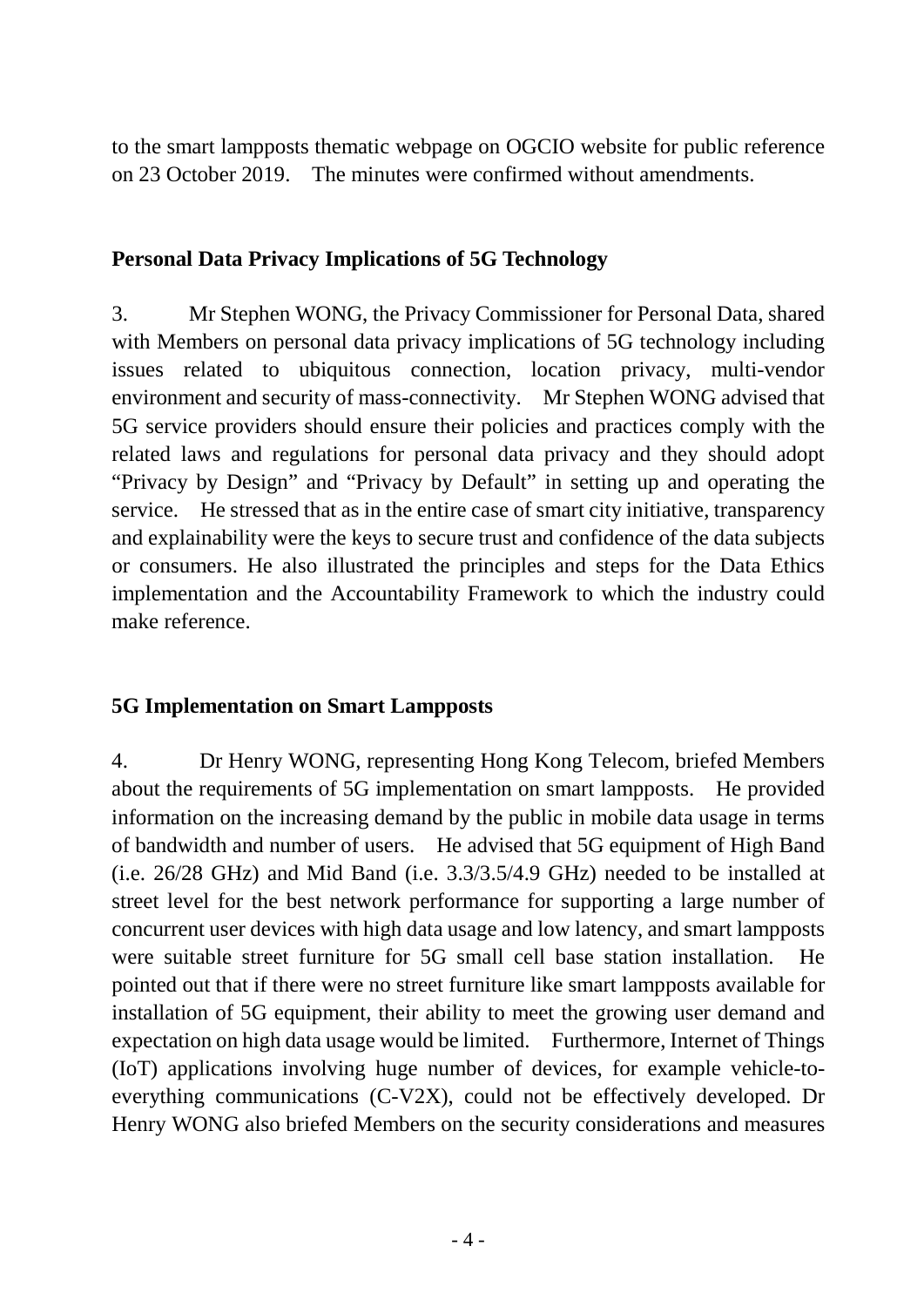for 5G and related IoT networks, and remarked that "Privacy by Design" and due compliance with the Personal Data (Privacy) Ordinance and related regulations and guidelines were important. He also highlighted the need to adopt relevant international standards, such as ISO 27001.

*(MNO representatives left the meeting at this juncture.)*

### **Design of Multi-functional Smart Lampposts**

5. Mr CS CHENG of Highways Department briefed Members on the design and features of smart lampposts, which had addressed the limitations of adopting conventional lampposts for mounting of smart devices and applications. The objective of the smart lamppost conforms with the Smart City Blueprint for Hong Kong regarding the use of innovation and technology in enhancing city management. The smart lampposts were designed to be aesthetically pleasing, and the smart devices and lampposts were integrated. The smart lampposts were installed for replacing conventional lampposts with no substantial change in existing lamppost positions and foundation depths in order to reduce the complexity on road work, while the smart lampposts were structurally sound to support smart devices and 5G base stations. Provision of 24-hour power supply to the smart lampposts was also implemented. Mr CS CHENG supplemented that the height of smart lampposts had followed the conventional lampposts, mainly of 5m, 8m, 10m and 12m depending on public lighting needs, while the allowable loading of smart lampposts would be upgraded to 30kg (top) and 17kg (side).

### **Initial Summary of Recommendations and Proposed Follow-up Measures**

6. A draft paper on initial summary of recommendations discussed in earlier Committee meetings and proposed follow-up measures was prepared to facilitate discussion in the meeting. To enable Members to discuss the recommendations in greater details before finalising the Committee Report, it was agreed to arrange two additional meetings in January and February 2020 respectively. Secretary would follow up with Members on the meeting arrangement.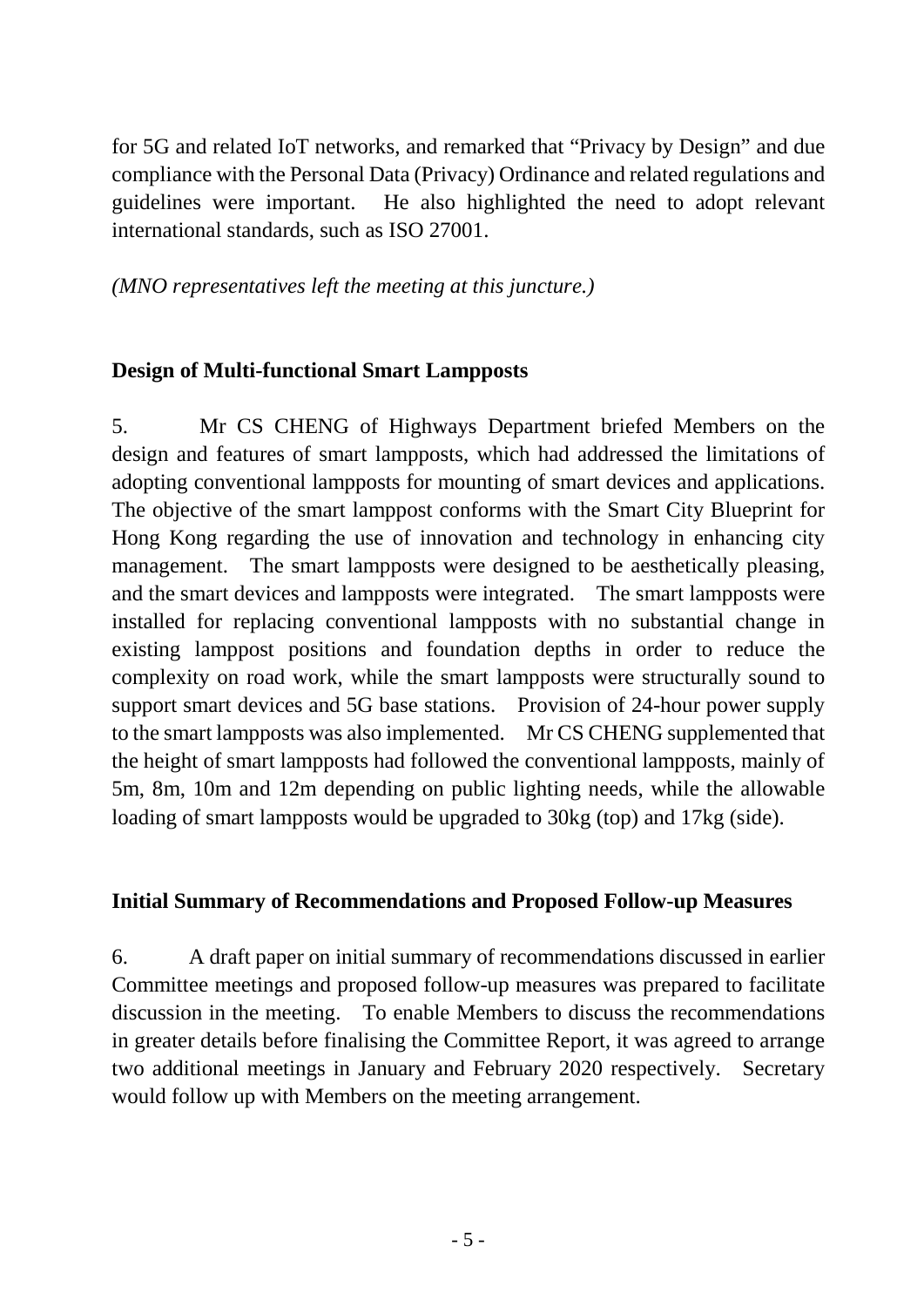### **Views/Comments from Members**

7. Members' views and comments expressed at the meeting were summarised as follows:

- installation of 5G base stations on smart lampposts is essential to the 5G development of Hong Kong;
- installation of 5G base stations on smart lampposts should not be too close to residential buildings in view of public concern on radiation exposure and radiation level should be measured and monitored regularly;
- conduct of electromagnetic compatibility tests to ensure the proper operation of different equipment installed within a smart lamppost as well as among nearby smart lampposts;
- consider to reserve spaces in smart lampposts for devices / projects from students or academic researches for educational purposes, etc., in order to increase the transparency as well as public's appreciation on benefits of the smart lampposts;
- explore the use of technologies, such as Blockchain or one-way hash, to increase the authenticity of the data collected;
- adopt relevant international standards, such as ISO 27001 and 27701, to increase authenticity and public confidence on the security and privacy protection measures and work processes being adopted;
- display clear message and sample photo on the smart lampposts showing the actual views of the cameras being installed; and
- consider an on-going governance mechanism to review new applications on smart lampposts.

8. Convenor thanked Members for their valuable advice and suggestions. Members were also invited to provide any immediate comments on the draft paper after the meeting.